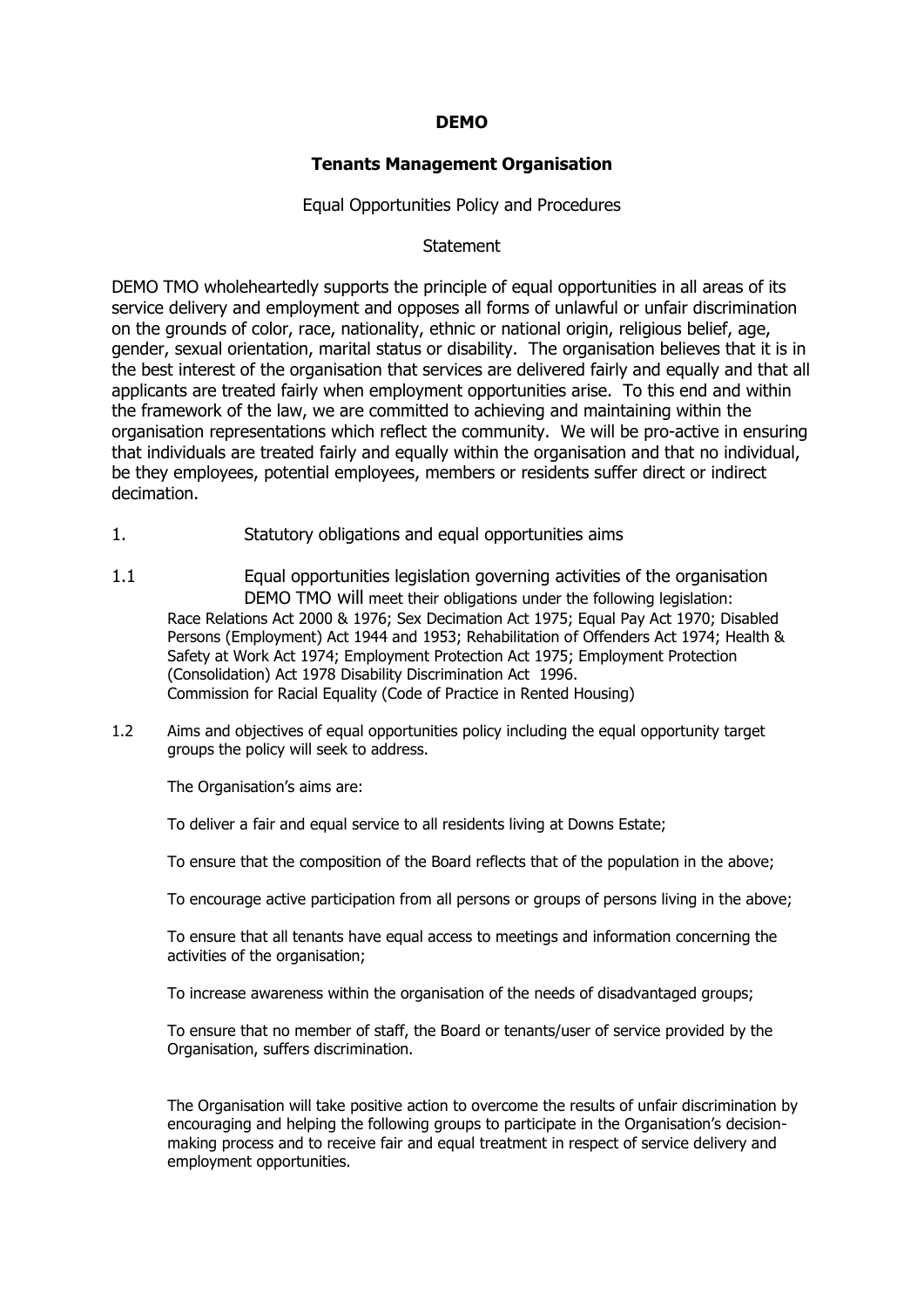The Groups Include:

- People with sensory or physical disabilities
- Gay men and lesbian women, bisexual and transgender people black and other ethnic minority groups
- Religious groups
- People without formal qualifications
- People whose first language is not English
- Women
- Single parents
- People with parental and other care responsibility
- People who are affected by HIV and Aids
- Ex-offenders
- People who do shift work/work nights
- People with mental health or learning issues
- People with other health issues
- Young people
- Elderly people
- The unemployed/those on low incomes
- 2. Achieving Equal Opportunities Objectives
- 2.1 Procedure for ensuring that the Organisation is representative, democratic and accountable. All residents of the Downs Estate are eligible to become a member of the Organisation, attend general meetings ad put their name forward for election to the Board.

The Board of the Organisation has delegated responsibilities and resources for ensuring that the equal opportunities policy is implemented monitored and updated every 65 moths.

The Board will review and monitor procedures for informing and involving new and existing members.

The TMO manager will make regular reports to the Board on membership levels and participation.

Any proposed change in the Organisation's policy and procedures must be referred to a general meeting of the organisation's membership.

# **2.2 Procedures for promoting and encouraging active membership of the organisation from a**

## **from all individuals and sections of the community.**

The TMO manager will ensure that all new residents are informed of the opportunities to become a member and participate in the organisation's affairs.

All new residents will be given a copy of the Organisation's handbook and sign up to DEMO TMO's equal opportunities Policy.

All communications will be written in 'plain English' and available in alternate formats such as large print, audio tapes etc where requested. Downs TMO will also arrange training program.

All members and employees of DEMO TMO will be expected to comply with the principles set out in this policy.

The Board will ensure that no person or groups of persons are restricted from participating directly or indirectly. To this end, the Board will regularly review its practice in respect of the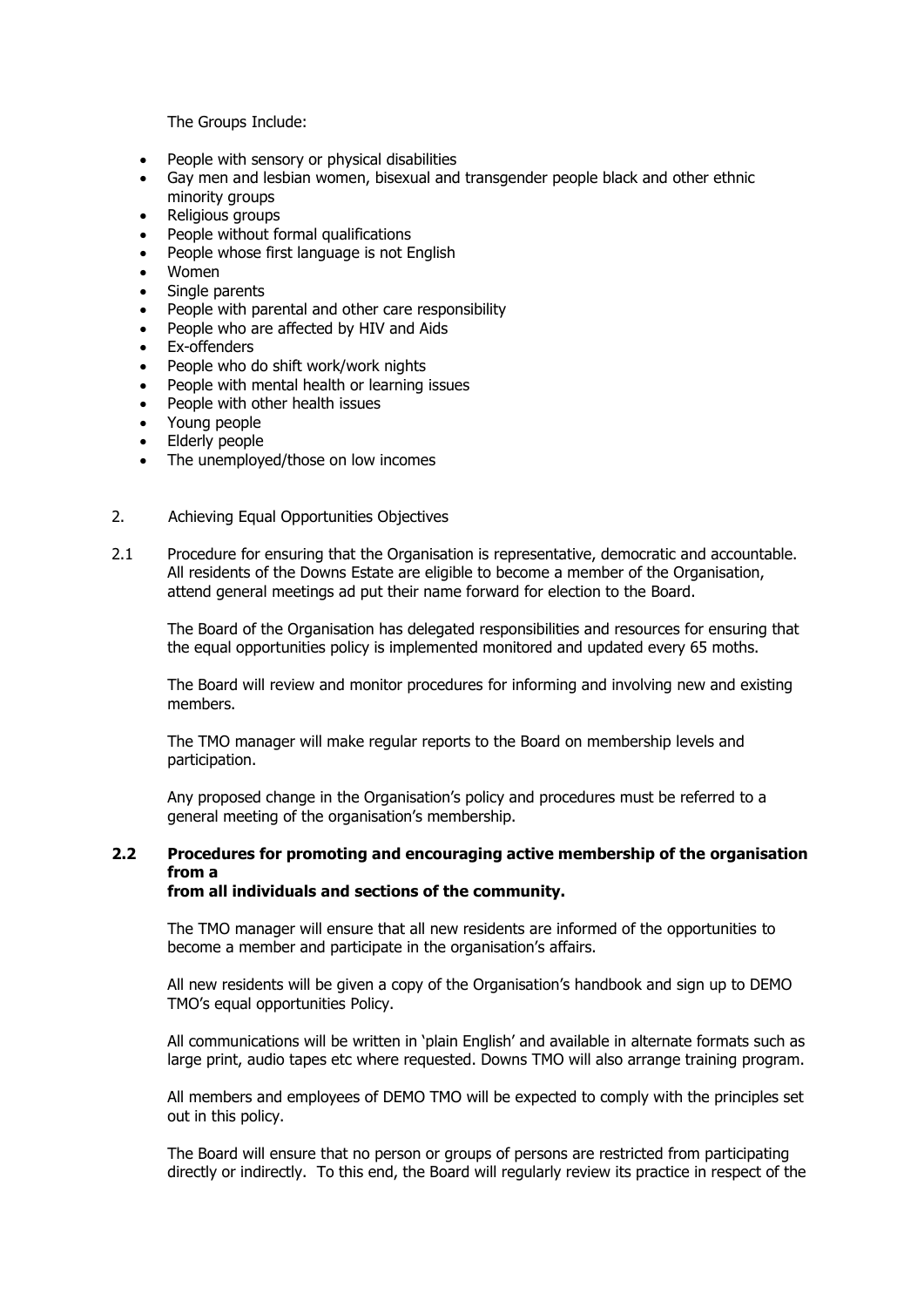venue where meetings are held, to ensure that access is suitable for disabled people and the time those meetings are held, to give tenants equal opportunity to participate. The Board will assess any special needs such child care facilities, translations, escorts to and from meetings that groups of persons may require in order to assist them in participating the activities of the Association.

All residents of Downs Estate may attend both meetings of their Board and general meetings except where confidential business is being discussed.

## **2.3 Obligations to provided information about the Organisation and its activities**

Details of annual general meetings (AGM) and events organized by the Organisation will be sent to all residents of Downs Estate. All residents will receive the regular newsletter and the Organisation's annual report.

All communications will be written in plain English.

All residents' members will receive minutes of general meetings. Summaries of the main Points to arise from Board meetings will be included in the regular newsletter and sent to all residents.

## **2.4 Commitments to consultation and participation**

The TMO manager will ensure that all members are informed and consulted about the activities of the Organisation.

The Downs TMO manager will provide all members with assistance in obtaining information they require about the Organisations' activities.

The TMO manager is responsible for advising the Board where policies, procedures and practices require further consultation with residents.

The Board will undertake an annual self-completion questionnaire of all residents to measure resident's satisfaction with the range of services provided by the Organisation and the Council and residents views about how services might be improved. The TMO manager will ensure that assistance will be given to all those who require it in completing the questionnaire. A summary of all consultations will be sent to all residents or included in the newsletter.

The Board will ensure that no body or group of persons are restricted from participating in the meetings directly or indirectly.

All those who attend and participate in any meeting organized by the Organisation will be expected to conduct themselves in a way that respects the rights of all other persons, in particular, persons belonging to the groups included in this policy.

## **2.5 Board Composition and Equal Opportunities Obligations**

The manager of the Organisation is responsible for ensuring that the Annual General Meeting (AGM) and nominations for election to the Board are published according to the constitution.

The Board is authorized to co-opt two non-elected members on the basis that they belong to a group or groups of persons underrepresented on the Board.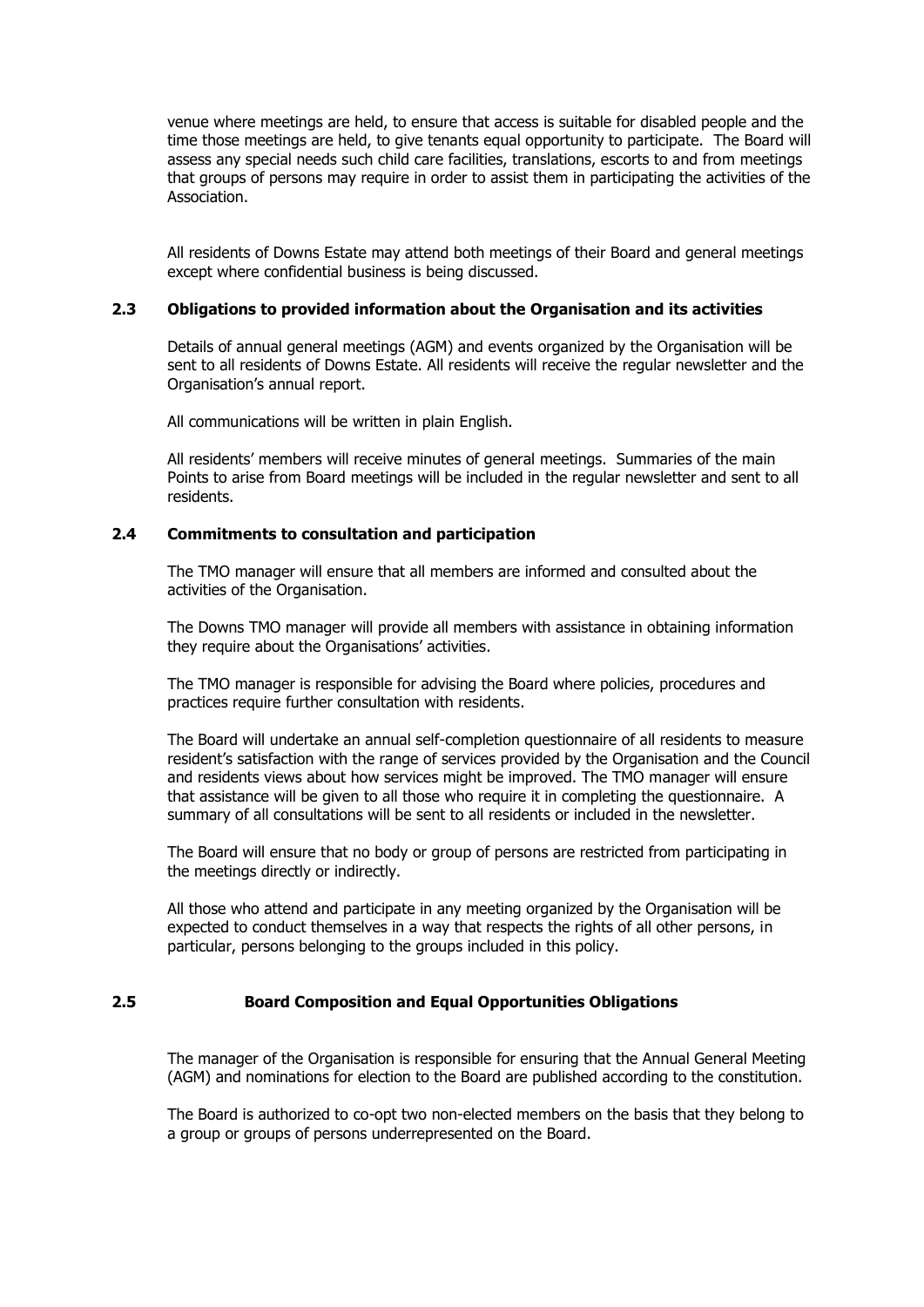All the new Board members must undertake a program of induction training which includes knowledge of the aims and objectives, policy and procedures of the organisation.

All Board members are responsible for ensuring that the aims and objectives of the organisation are implemented in a fair equal manner and that the special needs of disadvantaged groups are taken in account.

The organisation will liase with other groups/agencies/organisation to further the organisation's equal opportunity policies.

#### **2.6 How breaches of policies and procedures will be handled**

Any breach or complaint concerning the organisation's equal opportunities policy or negligence in rectifying faults which have been brought to their attention will render any employee, offer or Board member liable to disciplinary action.

#### **2.7 How the organisation intends to ensure that it achieves its equal opportunities objectives in delivering its services.**

#### **Repairs and maintenance**

The circumstances of individuals will be taken into account when considering whether or not a repair is urgent. Priority will be given at the discretion of organisatin staff to those households where there are young children, people who are elderly or housebound, or affected by an illness or disability.

The circumstances of individuals will be taken into account in respect of recharging for repairs due to negligence or abuse or undertaking repairs or redecoration which are the residents' responsibility. Any repair defect due to racial harassment will be will be treated as an emergency.

All employees and contractors will be required to conduct themselves in accordance with DEMO TMO's Equal Opportunities Policy.

#### **Office Opening Times**

The organisation will ensure that office opening times are published and that an adequate after-office hour's service is available.

#### **Consultation and participation**

The organisation will undertake an annual self-completion survey

The organisation will ensure that the views of a representative range of households' types are taken into account if new policies are being considered.

#### **2.8 Details of actions to be taken by organisation to ensure that the organisation fulfils its equal opportunities objectives in respect of the recruitment and employment of staff.**

Downs TMO is committed to ensuring a work place free from discrimination and harassment and will regularly monitor employment issues, policies and procedures in such a way that certain target audiences will be reached.

## **Advertising**

All vacant posts will be advertised.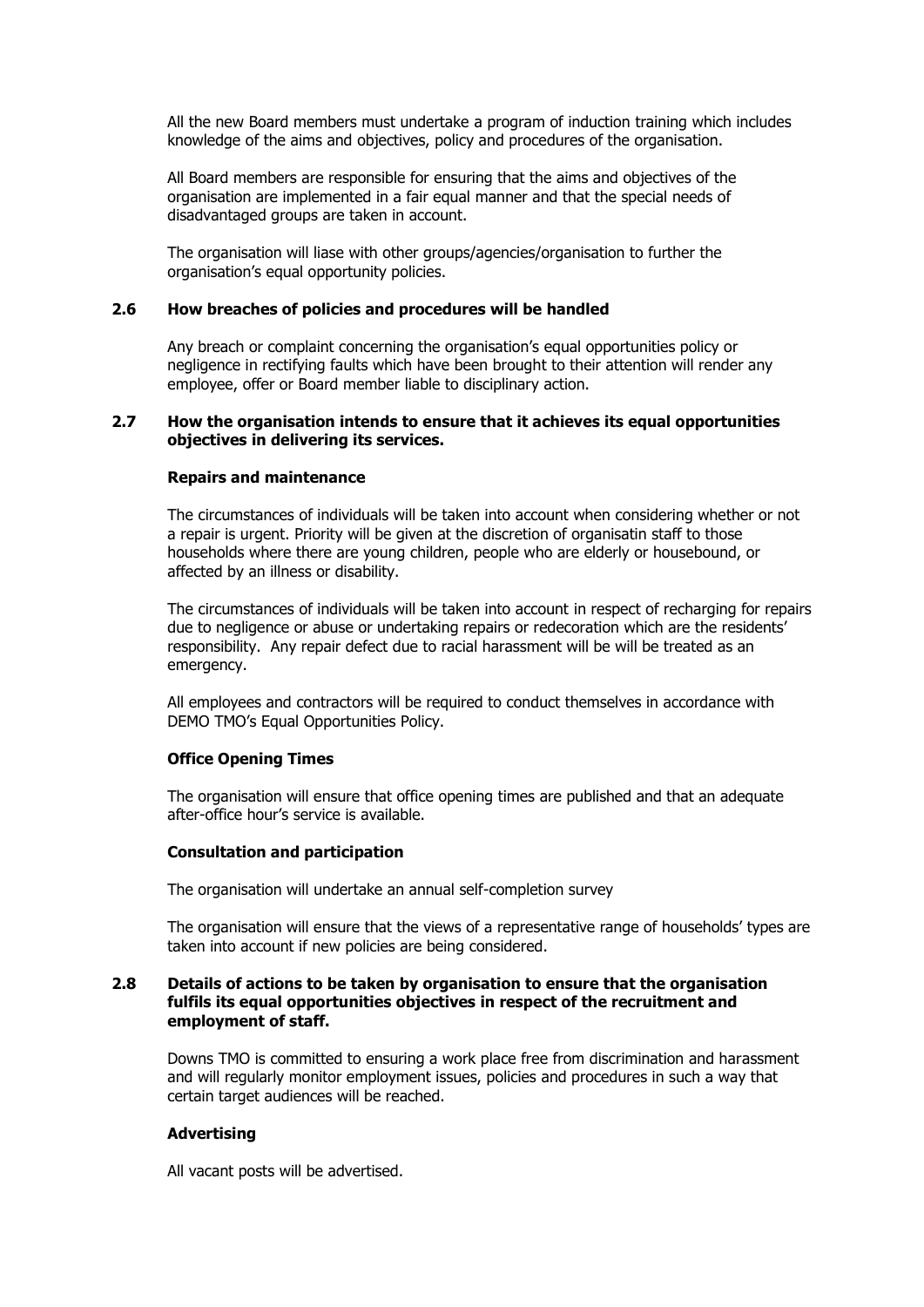A copy of the job description, person specification, equal opportunities policy, background information about organisation and application form will be sent to each applicant.

All applicants who meet the essential requirements required in the person specification will be selected for interview.

Interview panels will consist of 3-5 people appointed by the Board. The panel will be representative of the organisation's membership but may include people with special expertise.

No persons may be appointed to serve on the panel that is related in any way to any applicant.

Failure on the part of a panel member or applicant to disclose a known relationship constitutes grounds for dismissal should the applicant is appointed.

#### **Access to Training**

DEMO TMO will develop a program of induction and on-going training for all staff and organize training on its equalities policy.

All staff will be encouraged to participate in training for career and personal development.

All aspects of recruitment procedure will not discriminate directly against individuals or groups of individuals.

#### **Grievance and Disciplinary Proceedings**

The organisation's policy will be included in the contract of employment. These proceedings will normally be conducted in the same manner as the Management Complaints Procedure.

## **2.9 Details of actions to be taken by the organisation to ensure that it fulfils its equal opportunity in respect of hiring contractors and other agencies.**

#### **Advertising/tendering contracts**

The organisation will maintain a list of approved building contractors. The list will be reviewed each year on the basis of an assessment of those builders included. Builders will be assessed according to reliability, standard of work, cost, safe working and equal opportunities.

Equal opportunities consideration will include the behavior of contractors towards residents and the allocation of contracts which reflect the ethnicity of the area. All contractors included on the approved list must have clear policies and evidence in respect of equal opportunities and health and safety at work.

## **3. Monitoring**

## **3.1 Details of monitoring and review of equal opportunities policies and procedures.**

The organisation's equal opportunities policy will be monitored to ensure that:

The organisation aims and objectives are being fulfilled;

Information is up to date